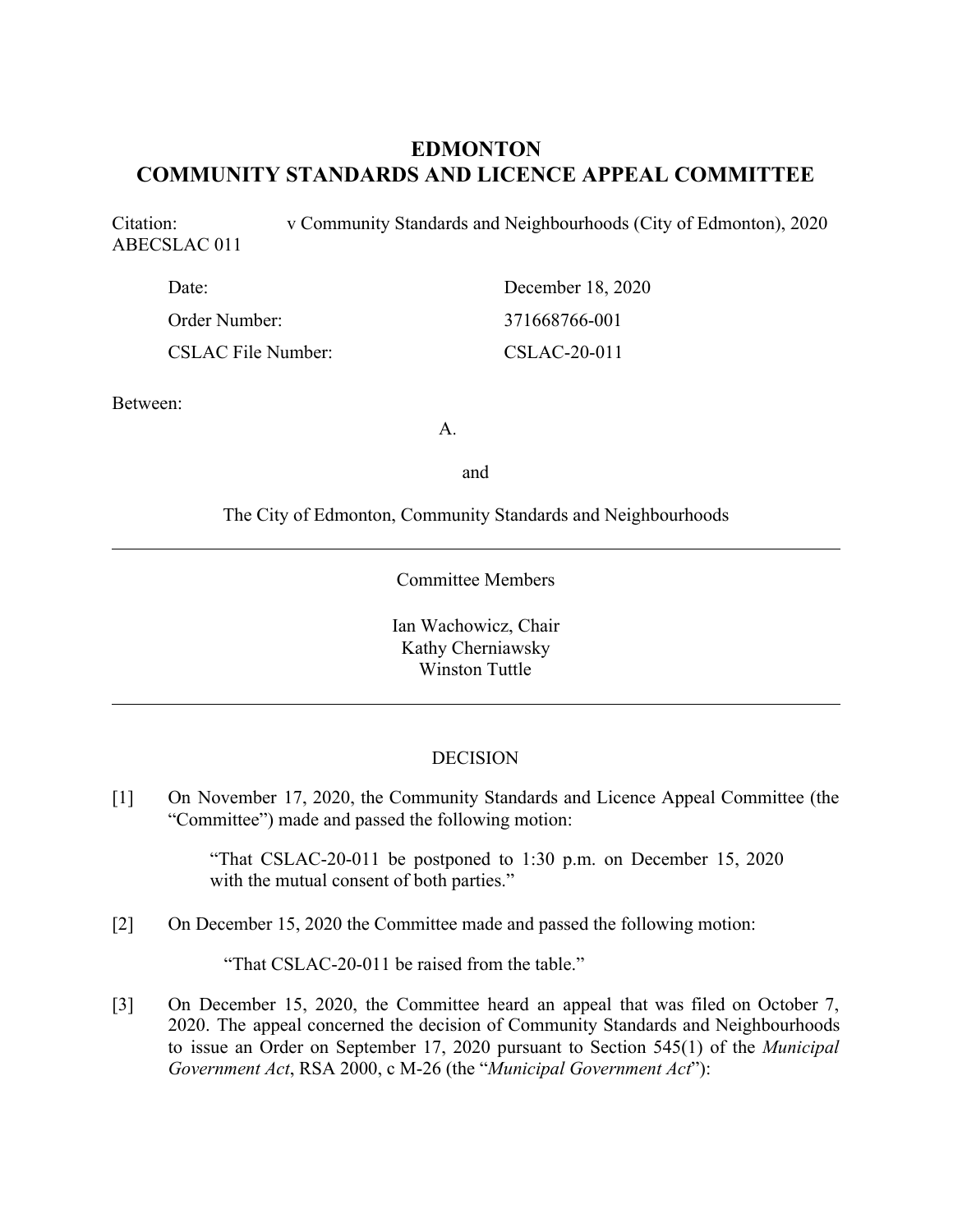Remove all damaged/dismantled/derelict, vehicle parts, siding, wood, flower pots, cardboard, metal, furniture, loose litter, debris, and other assorted materials from the entire property, and take any actions or remove any other items that are contributing to the unsightly condition of the property.

- [4] The subject property is on Plan 5587MC Blk 3 Lot 29, located at 6704 132 Avenue NW, Edmonton.
- [5] The appeal hearing on December 15, 2020, was held through a combination of written submissions and video conference. The following documents were received prior to the hearing and form part of the record:
	- Copy of the Order issued pursuant to the *Municipal Government Act*;
	- The Appellant's written request for appeal; and
	- Disclosure documents from the Respondent including two sets of photographs dated September 16, 2020 and December 14, 2020.

## **Preliminary Matters**

- [6] At the outset of the appeal hearing, the Chair confirmed with the parties in attendance that there was no opposition to the composition of the panel.
- [7] The Chair outlined how the hearing would be conducted, including the order of appearance of parties, and no opposition was noted.
- [8] The appeal was filed on time, in accordance with Section 547 of the *Municipal Government Act*.

## **Summary of Hearing**

- *i) Position of the Appellant,* A.
- [9] The Appellant was represented by Mr. R. Gregory of Davidson Gregory Tralenberg.
- [10] Mr. Gregory pointed out that there are some differences between the September 2020 photographs and the December 2020 photographs. Some of the items surrounding the vehicle, which has been deemed by the City to be derelict, have been removed. The Appellant is prepared to remove any remaining vehicle parts.
- [11] The owner of the vehicle is currently working in British Columbia. He will be returning for the Christmas season and is prepared to put the vehicle into a functional state of repair at that time.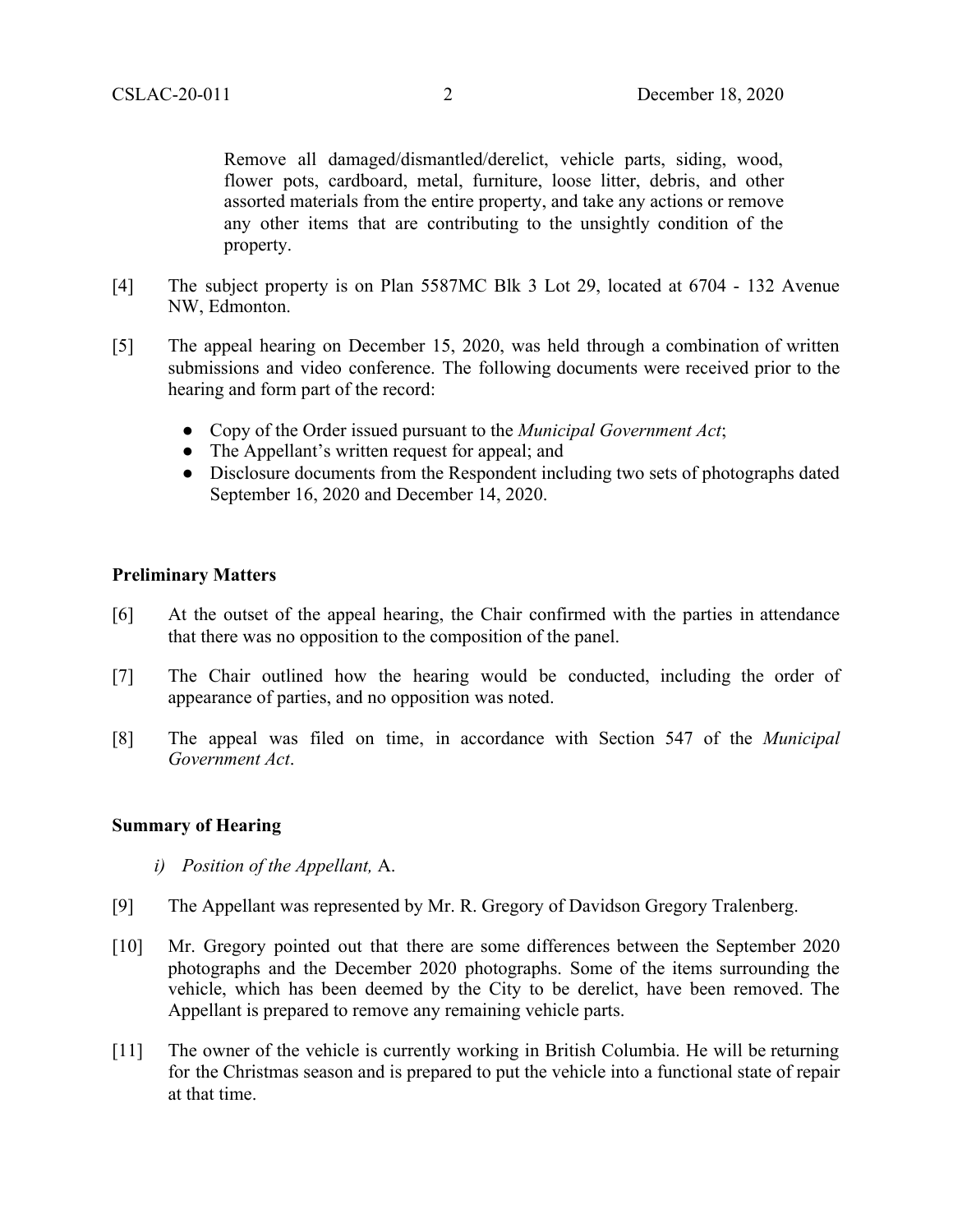- [12] The vehicle has an engine and a transmission and, while it is not in pristine shape, it is fully functional other than the tire that is currently missing.
- [13] The owner of the vehicle is prepared to bring it up to specifications so it will no longer be considered a derelict vehicle.
- [14] Mr. Gregory provided the following responses to questions from the Board:
	- a) The vehicle can be operational by January 15, 2021.
	- b) While some of the items surrounding the vehicle have been removed, the Appellant acknowledges that there are additional items that need to be removed and he is prepared to take further steps.
	- *ii) Position of the Respondent, C. Perizzolo*
- [15] Ms. C. Perizzolo, Acting Coordinator, Complaints and Investigations, appeared on behalf of the City of Edmonton.
- [16] On August 28, 2020, while on proactive patrol, the Municipal Enforcement Officer observed a damaged and dismantled vehicle at the rear of 6704 - 132 Avenue NW as well as other debris including vehicle parts, metal, scrap wood and loose litter.
- [17] A Notice to Comply was issued on August 31, 2020 and a follow up inspection was conducted on September 16, 2020. It was determined that voluntary compliance had not been obtained.
- [18] Seven photographs were taken on September 16, 2020, depicting the nuisance on land condition. The photographs and the officer's notes confirm that the vehicle was in fact damaged and dismantled. There were missing parts including the front tire and grille, there was damage to the engine noted and the vehicle was up on jacks and could not be used for transport. As a result, a 545 *Municipal Government Act* Order was issued on September 17, 2020.
- [19] Section 6(2) of the *Community Standards Bylaw* 14600 identifies nuisance on land as land, or any portion thereof, that shows signs of serious disregard for general maintenance and upkeep, whether or not it is detrimental to the surrounding area. Examples under section 6(2)(a) include excess accumulation of material including but not limited to building materials, appliances, household goods, boxes, tires, vehicle parts, garbage or refuse.
- [20] The City does acknowledge that some of the material identified on the September 16, 2020 inspection has been removed. However, the damaged, dismantled vehicle does remain. Section 6(2)(b) gives damaged, dismantled or derelict vehicles or motor vehicles, whether insured or registered or not, as an example of nuisance on land.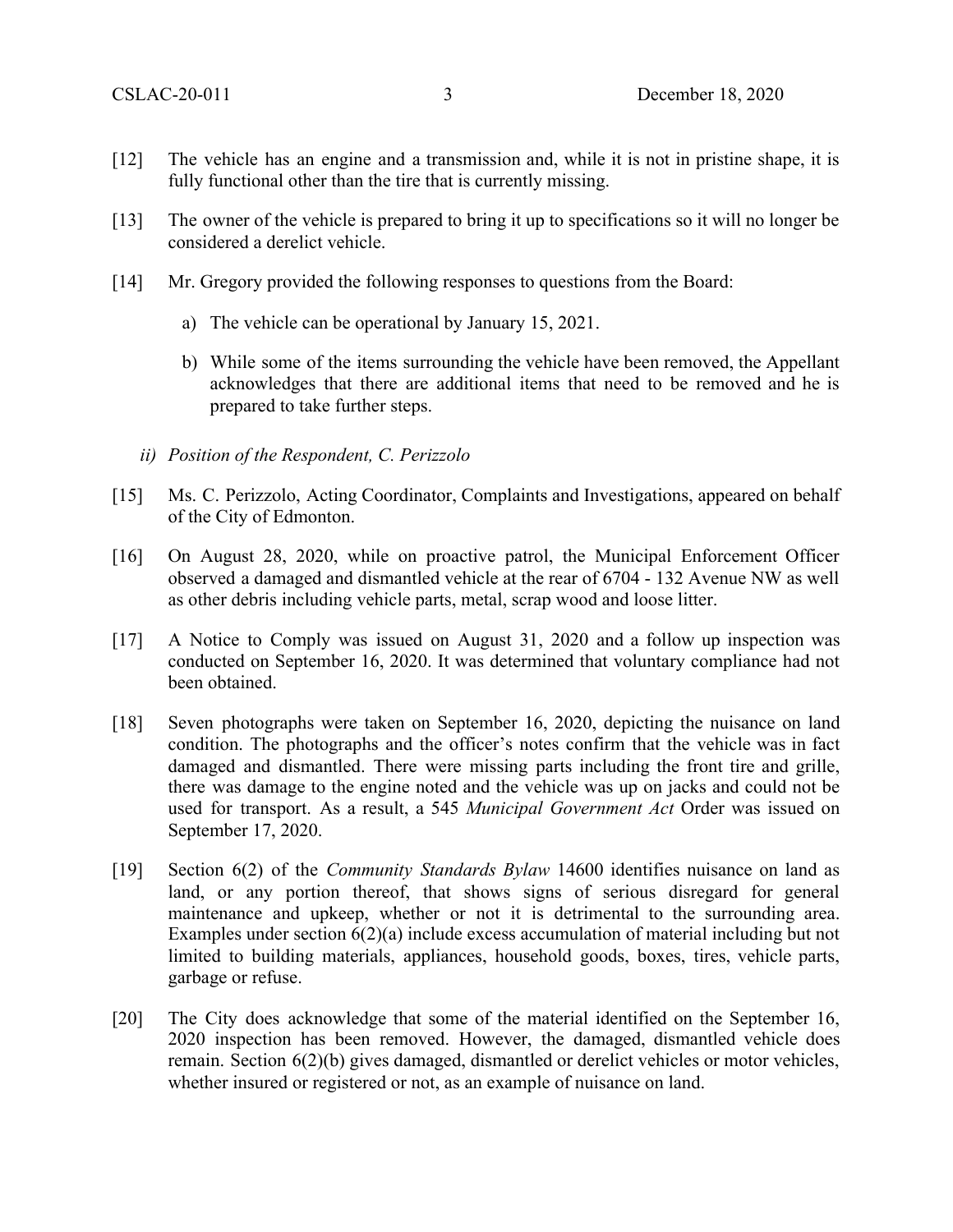- [21] Two sets of photographs dated September 16, 2020, and December 14, 2020, are before the Committee today and depict an accurate condition of the property.
- [22] Section 545(1) of the *Municipal Government Act* states that, if in the opinion of a designated officer, a person has violated a bylaw or enactment, that the officer is allowed to enforce, that person may be directed by written order to remedy the infraction.
- [23] Based on the above information and the photographs provided to the Committee, Administration is satisfied that the Appellant has contravened Section 6(1) of the *Community Standards Bylaw* and is asking that the Order be upheld.
- [24] Ms. Perizzolo provided the following responses to questions from the Committee:
	- a) Ms. Perizzolo confirmed that she has no objection if the Committee were to change the compliance date of the order to the end of January, 2021.
	- b) She agreed that the photos show that there has been some clean-up done since the order was issued in September but the remaining items must still be removed.
	- *iii) Rebuttal of the Appellant*
- [25] The Appellant declined the opportunity for rebuttal.

#### **Decision**

[26] The Order is confirmed; however, the compliance date of the Order will be changed from October 12, 2020, to January 31, 2021.

#### **Reasons for Decision**

- [27] This is a review of a section 545 order issued pursuant to section 547 of the *Municipal Government Act* and the *Community Standards Bylaw 14600*.
- [28] The order issued under section 545 of the *Municipal Government Act* was validly issued and required the Appellant to:

Remove all damaged/dismantled/derelict, vehicle parts, siding, wood, flower pots, cardboard, metal, furniture, loose litter, debris, and other assorted materials from the entire property, and take any actions or remove any other items that are contributing to the unsightly condition of the property.

[29] Since the issuance of that order, there is evidence before the Committee that there has been significant compliance by the Appellant.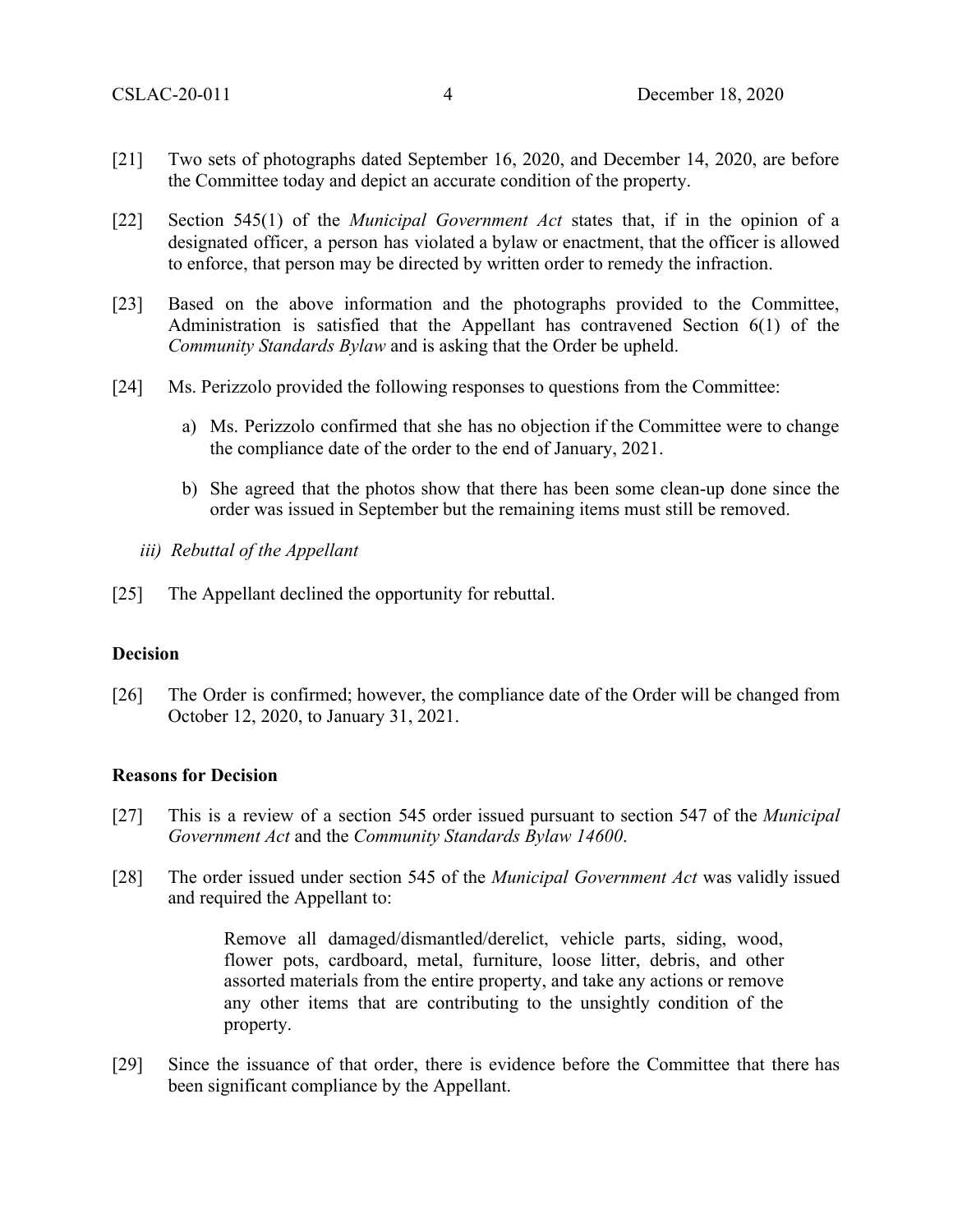- [30] Photos taken by the Municipal Enforcement Officer on December 14, 2020 and submitted to the Committee as evidence indicate that all that remains that would be subject to the order is a truck, which is currently partially dismantled, as its front passenger tire and rim are removed and a couple of items around the truck, possibly its parts that were hard to see as they were covered in snow. Accordingly, at the moment, there is a dismantled motor vehicle on the site which constitutes a nuisance pursuant to section 6(2)(b) of the *Community Standards Bylaw 14600.*
- [31] The evidence presented to the Committee was that the vehicle and surrounding parts are the property of a third party who will reassemble the vehicle so that it will no longer be damaged, dismantled or derelict.
- [32] The Respondent, the City of Edmonton, agreed that the compliance date of the Order could be extended to January 31, 2021 to allow time for the nuisance to be removed.
- [33] Accordingly, the Order, upon review, is varied solely to the extent that the date for compliance is changed from October 12, 2020 to January 31, 2021.

Mr. I. Wachowicz, Chair Community Standards and Licence Appeal Committee

cc: Community Standards and Neighbourhoods – J. Lallemand, C. Perizzolo R. Gregory A.